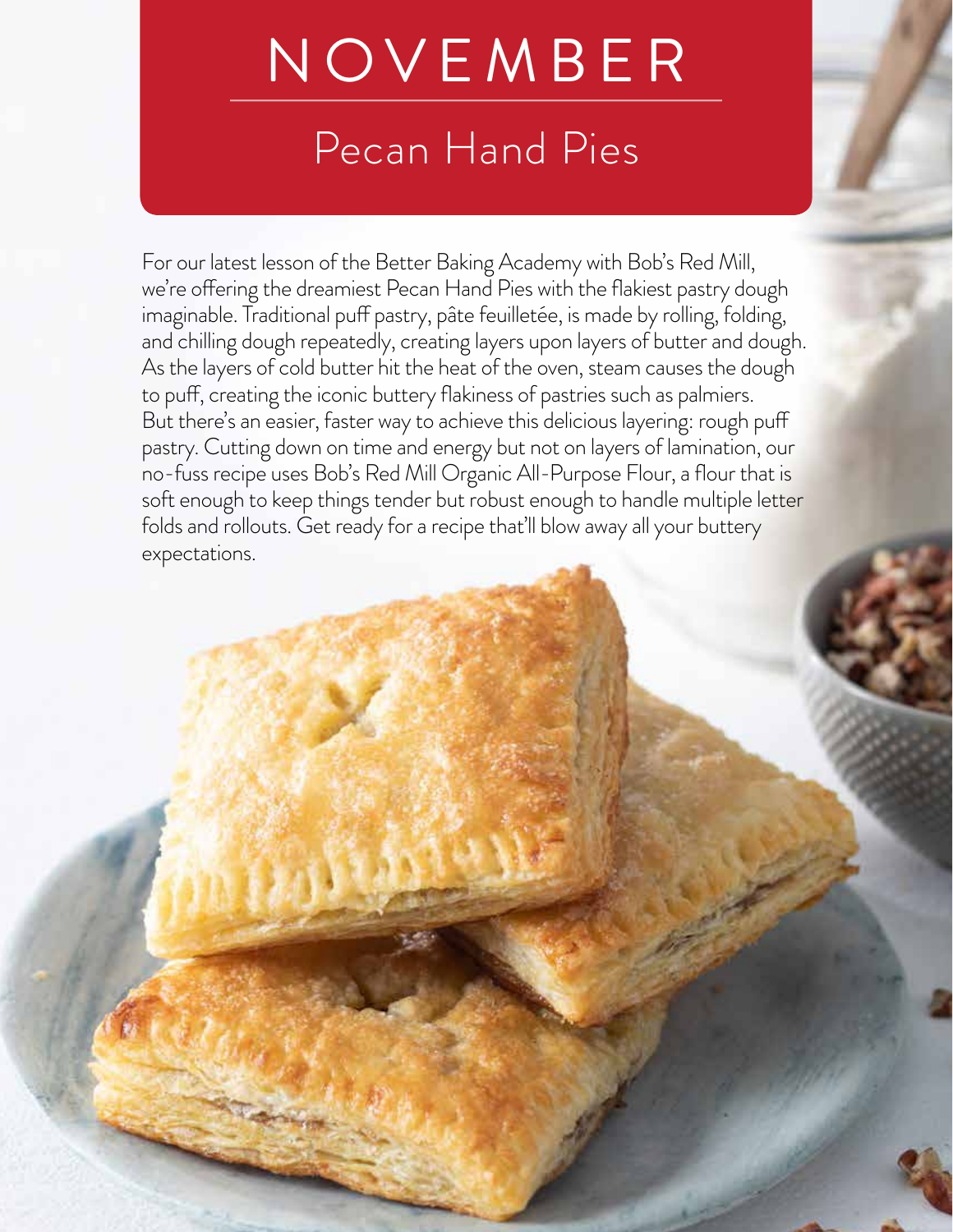# INGREDIENT BREAKDOWN

Great recipes require great ingredients. Here's how each one helps pull together a flakey, buttery hand pie dough.

**BOB'S RED MILL ORGANIC ALL-PURPOSE FLOUR:** Dough that needs to be laminated requires a special kind of flour. Too low in protein, like cake or pastry flour, and the dough will not develop enough gluten to hold and maintain its laminated layers. Too high in protein, like bread flour, and the end result will be too tough. Bob's Red Mill Organic All-Purpose Flour offers the strength needed while still allowing the dough to bake into a melt-in-your mouth pastry.

**UNSALTED BUTTER:** Butter is the defining flavor of this dough, so spring for a milk fat-rich European-style butter, which has more fat than the generic grocery store butter. As for unsalted versus salted—salt content can vary across different brands of butter, so we use unsalted butter, which allows us to add the exact amount of kosher salt desired.

**KOSHER SALT:** Salt is the all-encompassing flavor booster, and piecrusts without salt tend to taste flat. Salt also plays its part in gluten formation by strengthening interactions between gluten molecules, giving the dough more structure. We like kosher salt because it is a pure, mined, additive-free salt that has a crisp, clean taste. Furthermore, it is flaked rather than granulated, which allows for more even distribution.

**WATER:** Two factors regarding water can make or break your rough puff dough: temperature and the amount used. Ice water keeps butter firm and prevents it from melting into the dough, which leads to flakiness. Tenderness comes from limiting the amount of water used to hydrate the dough.

UNBLEACH

ORGANIC F

**COOKIES CAKES BREAD BISCUITS PANCARES BREAD BLACK AND RAISE ROLLS PIZZA PASS** 

NET WT 5 LBS (80 07) 227kg

**EGG:** We use egg both to help seal our hand pie layers together and to create an egg wash for a shiny, golden crust.

**GRANULATED SUGAR:** A sprinkling of sugar on top adds a touch of sweetness to our dough, as well as a welcome note of crunch.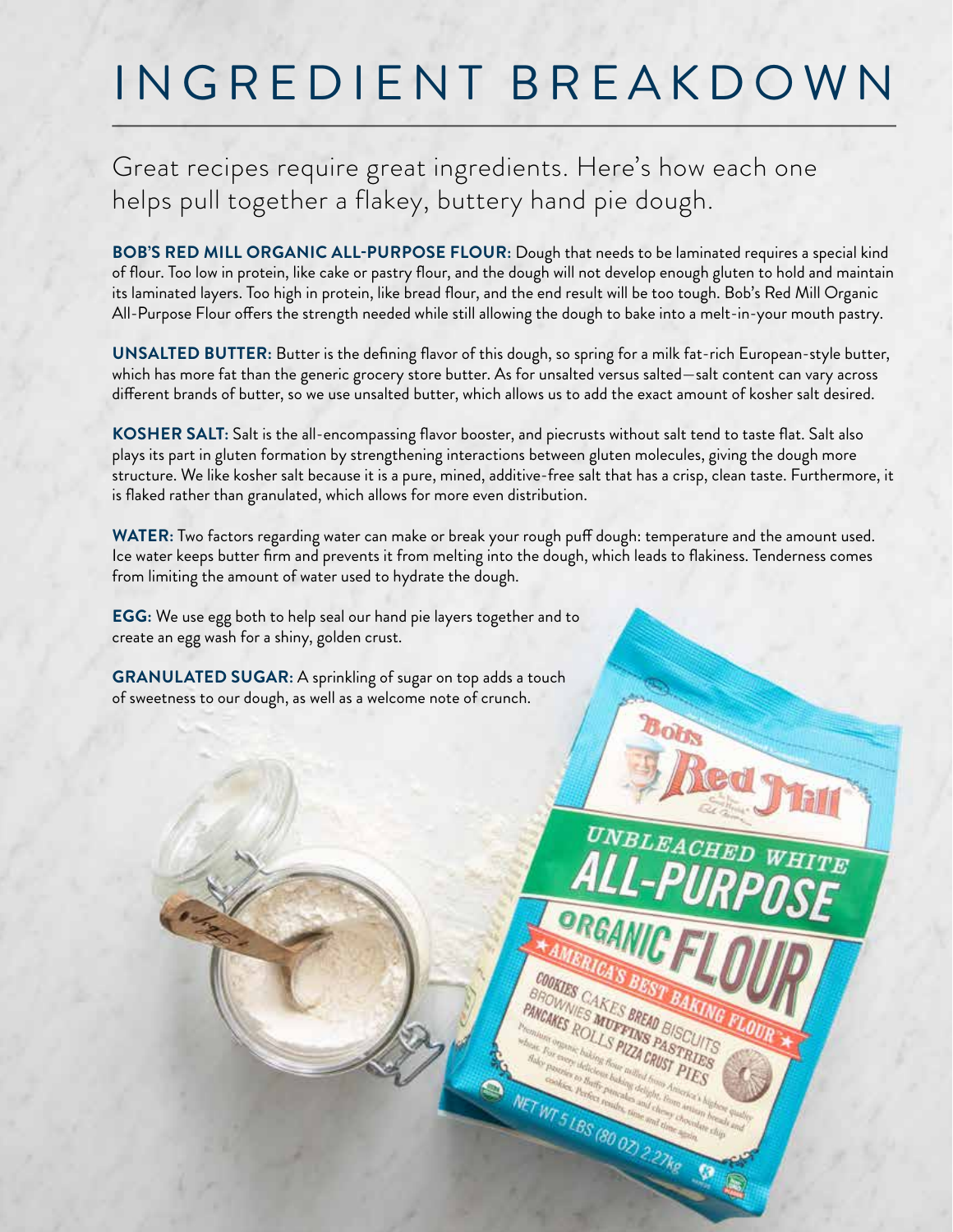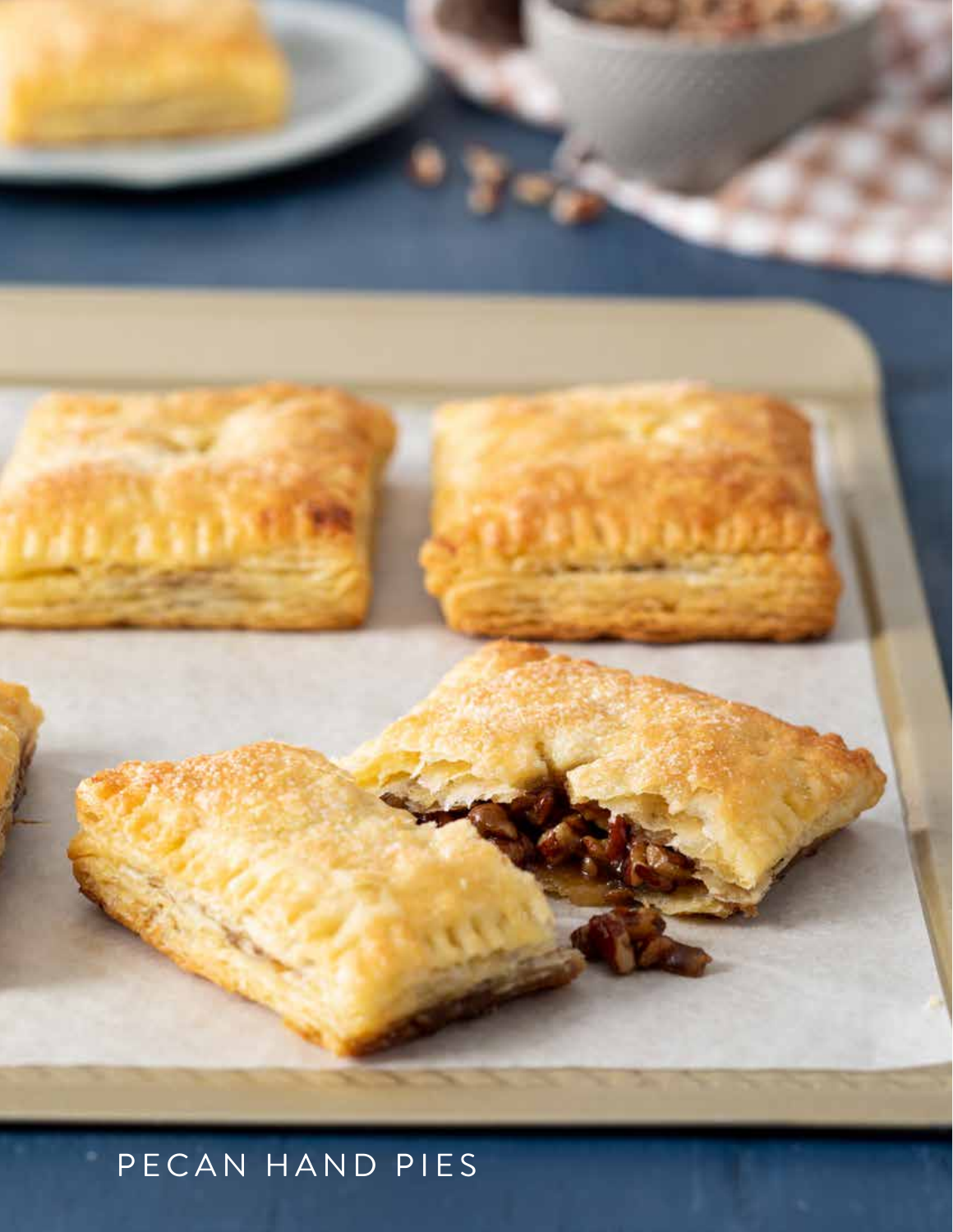#### PECAN HAND PIES

Makes 12 hand pies

*These hand pies are exceptional for a number of reasons. First, they're loaded with a gooey Pecan Pie Filling that reminds you of a sweet, melted praline. Second, the rough puff dough is a snap to pull together but still lusciously laminated. Third, the pies are perfectly portioned and portable. This is the Thanksgiving dessert you've been waiting for.* 

- 1⅔ cups (377 grams) cold unsalted butter, cut into ½-inch cubes
- 3 cups (375 grams) Bob's Red Mill Organic All-Purpose Flour
- 1 tablespoon (9 grams) kosher salt
- $\frac{2}{3}$  cup (160 grams) ice water
- Pecan Pie Filling (recipe follows) large egg (50 grams), lightly
- beaten
- 1½ tablespoons (18 grams) granulated sugar

1. Freeze butter until firm, 15 to 20 minutes.

2. In the bowl of a stand mixer fitted with the paddle attachment, beat cold butter, flour, and salt at low speed just until butter is coated with flour. With mixer on low speed, add ⅔ cup (160 grams) ice water in a slow, steady stream, beating just until dough comes together, about 1 minute, stopping to scrape sides of bowl and turn dough to help dough hydrate evenly. (There will still be large pieces of butter. It is OK if a few dry bits remain). Turn out onto a lightly floured surface, and roll into a 9-inch square. Wrap in plastic wrap, and refrigerate for 45 minutes to 1 hour.

3. On a lightly floured surface, roll dough into an 18x10-inch rectangle, lightly flouring surface and top of dough as needed; fold dough in thirds, like a letter. Rotate dough 90 degrees; roll into an 18x10-inch rectangle, and fold into thirds, like a letter. Repeat procedure once more. Wrap dough in plastic wrap, and refrigerate for at least 1 hour. 4. Preheat oven to 400°F (200°C). Line a baking sheet with parchment paper.

5. On a lightly floured surface, roll dough into an 18½x16½-inch rectangle (about ⅛ inch thick). Trim edges to create an 18x16-inch rectangle. Cut into 24 (4x3-inch) rectangles. Place flat on prepared pan, and freeze until firm. 6. Line 2 baking sheets with parchment paper. Place 12 rectangles at least 1 inch apart on prepared pans. Spread 1½ tablespoons (33 grams) Pecan Pie Filling onto rectangles, leaving a ¼- to ½-inch border around edges. Brush all edges of dough with egg; top with remaining rectangles. Using the tines of a fork dipped in flour, seal edges. (Remove from pan to seal edges if it is easier to work with). Freeze until firm, 5 to 10 minutes.

7. Brush tops of dough with egg; sprinkle with sugar. Using a paring knife, cut a small "X" in top of dough.

8. Bake until sides look dry and tops and bottoms are deep golden brown, 20 to 25 minutes. Let cool on pans for 10 minutes. Remove from pans, and let cool on a wire rack. Serve warm or at room temperature.

#### PECAN PIE FILLING Makes 1¼ cups

- 1 cup (220 grams) firmly packed dark brown sugar
- 1 cup (113 grams) pecan pieces, toasted
- ¼ cup (57 grams) unsalted butter, melted
- 2 teaspoons (8 grams) vanilla extract
- ½ teaspoon (1.5 grams) kosher salt

1. In a medium bowl, stir together all ingredients until well combined.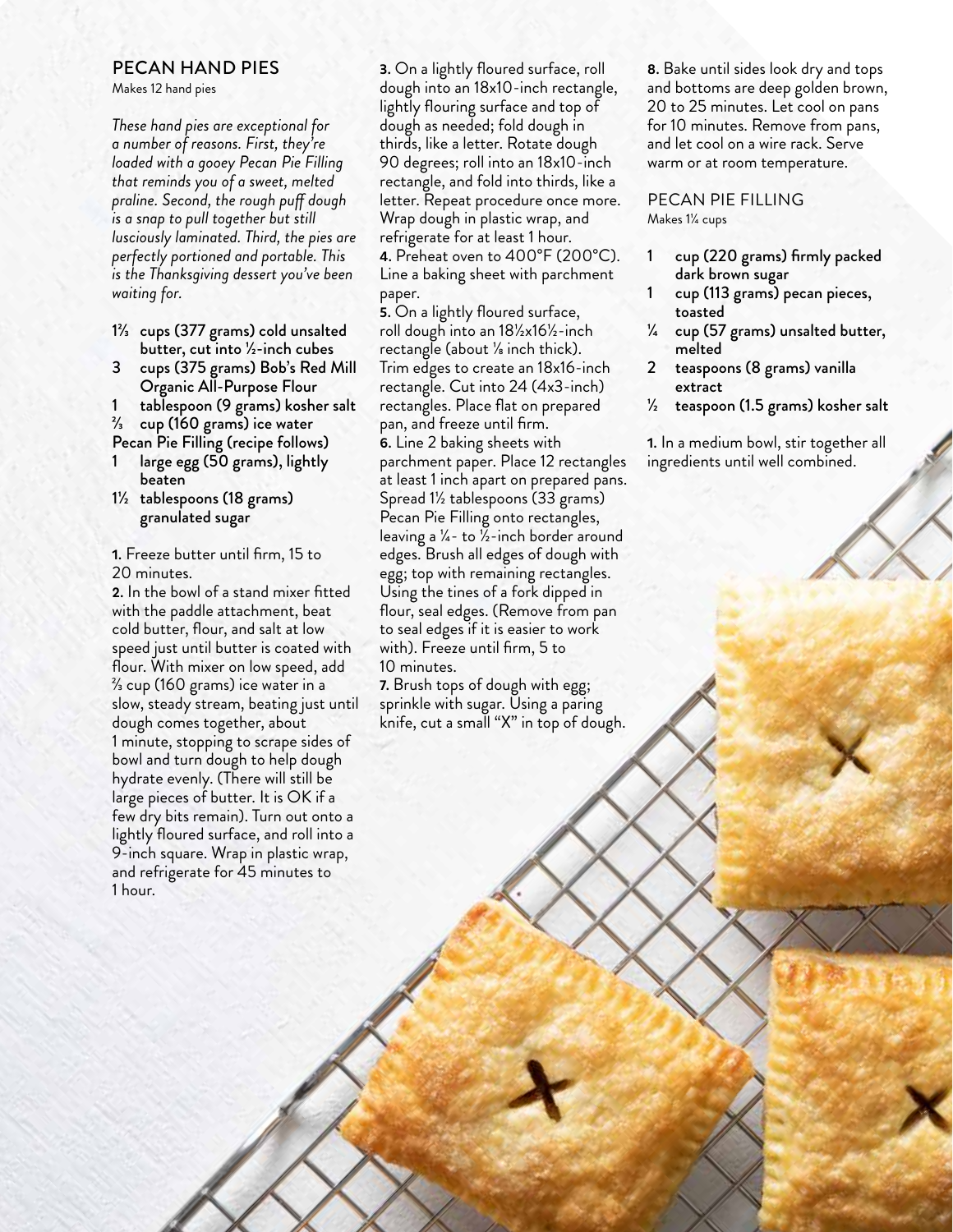# MIXING



1. Freeze butter until firm, 15 to 20 minutes. At every step of this rough puff and hand pie process, your butter should be cold. Even before mixing, make sure you've got firm, cold butter going into the stand mixer. You want this butter to stay slightly chunky, and if you start with softened or room temperature butter, it'll smooth out into a homogenous spread.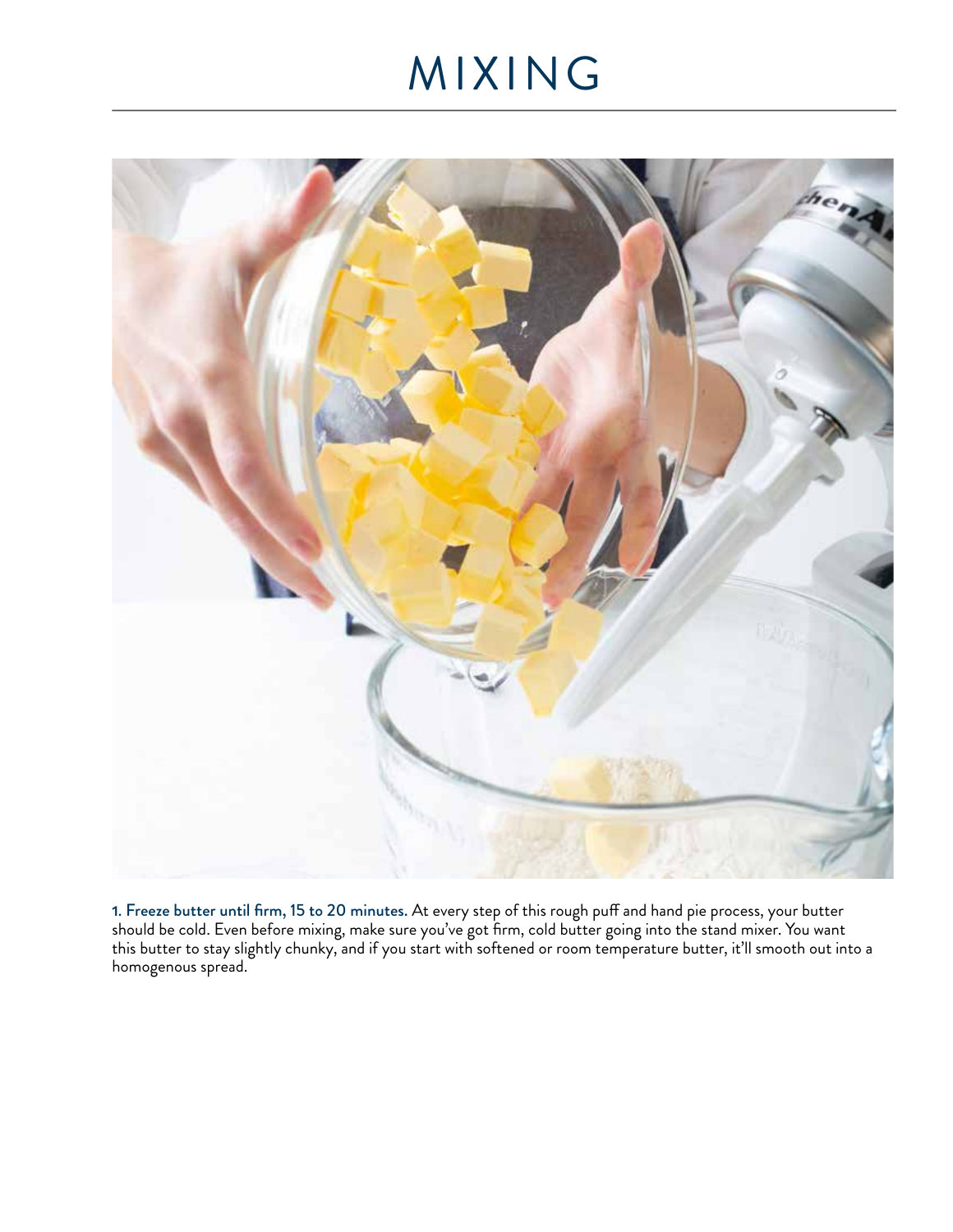#### MIXING



2. In the bowl of a stand mixer fitted with the paddle attachment, beat cold butter, flour, and salt at low speed just until butter is coated with flour. This mixing time should go by in a flash—15 to 30 seconds! You just want each butter piece coated, not cut up in any way.



3. With mixer on low speed, add ⅔ cup (160 grams) ice water in a slow, steady stream, beating just until dough comes together, about 1 minute, stopping to scrape sides of bowl and turn dough to help dough hydrate evenly. (There will still be large pieces of butter. It is OK if a few dry bits remain). Pie dough and rough puff dough need just enough hydration to come together, and pouring in a slow, steady stream helps ensure you're monitoring the changing texture of your dough. Try to make sure no ice cubes fall into the dough, as that extra water could take your mixture from doughy to pasty.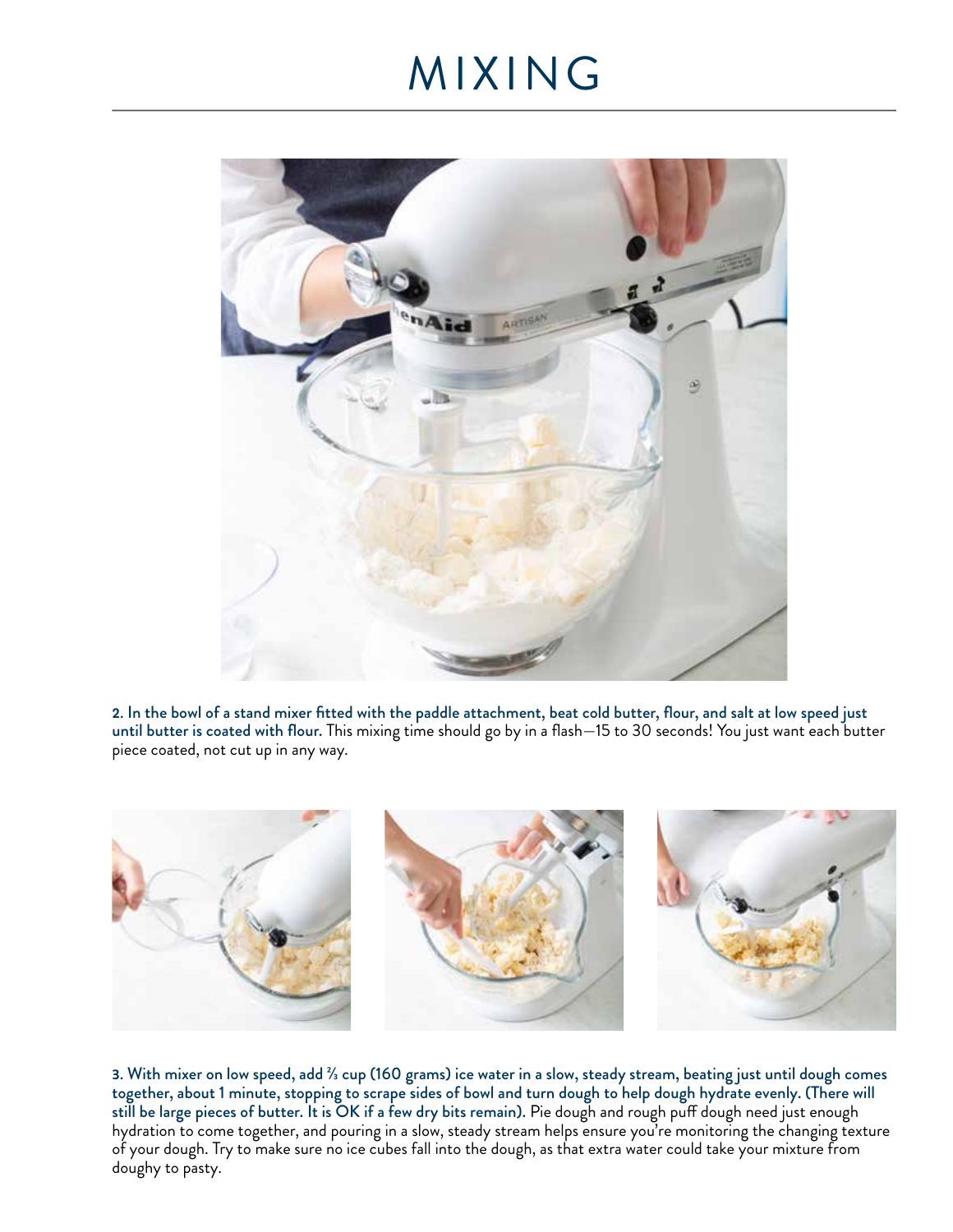### MIXING



4. Turn out onto a lightly floured surface, and roll into a 9-inch square. Wrap in plastic wrap, and refrigerate for 45 minutes to 1 hour. Our mixing was intentionally light to make sure our dough doesn't develop gluten or break down the butter in too small of pieces, so your dough may seem a bit dry when you put it on your work surface. Don't worry, though. Forming the dough into a compact 9-inch square helps you knead together the pieces. Your hands are more thorough (and more gentle) than continued mixing in the stand mixer.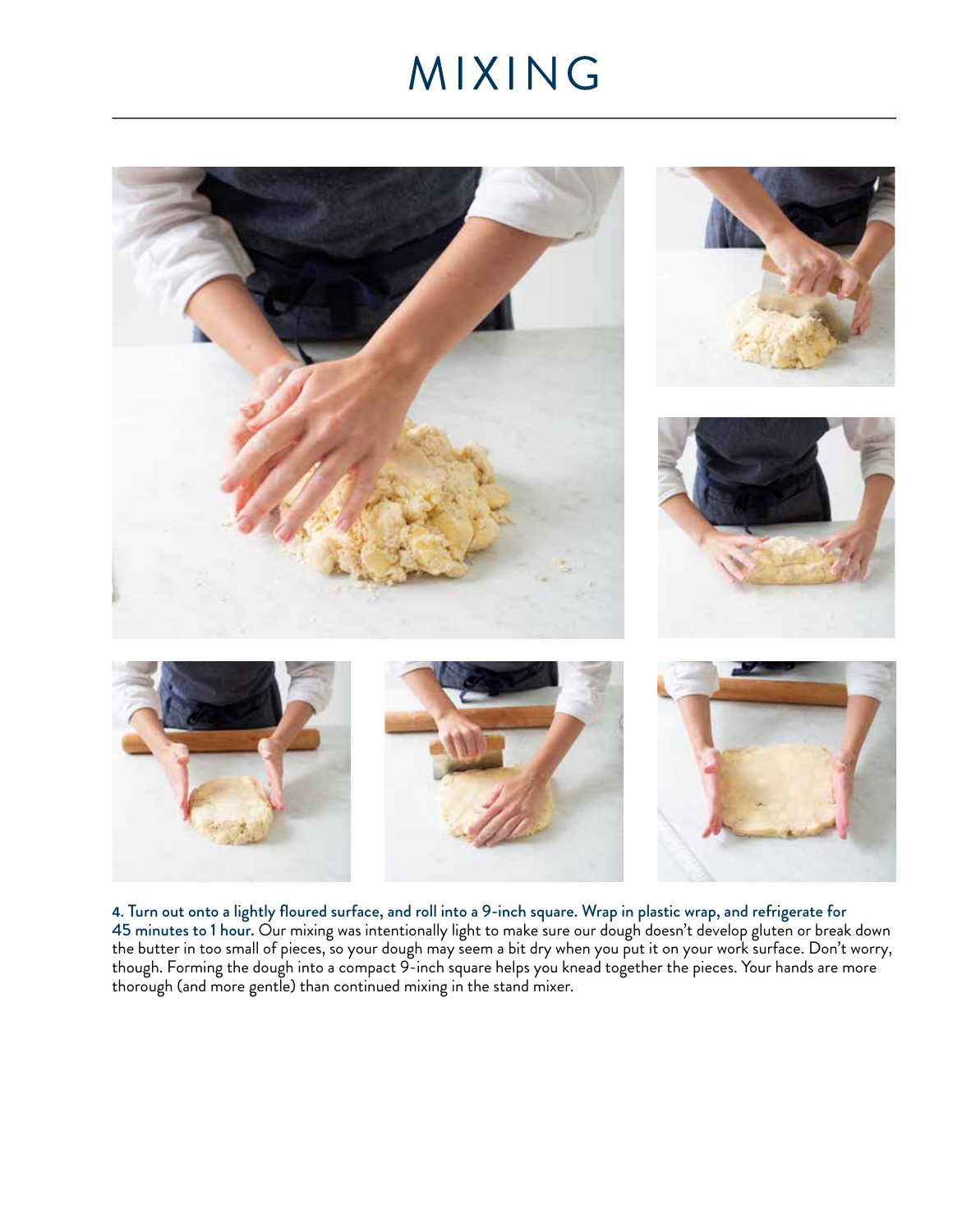# LETTER FOLD



On a lightly floured surface, roll dough into an 18x10-inch rectangle, lightly flouring surface and top of dough as needed; fold dough in thirds, like a letter. Folding the dough like a letter stacks the pieces of butter within the dough. This repeated stacking creates layers of butter, allowing for the signature "puff" when the butter steams in the oven.



Rotate dough 90 degrees; roll into an 18x10-inch rectangle, and fold into thirds, like a letter. Repeat procedure once more. Wrap dough in plastic wrap, and refrigerate for at least 1 hour. You will fold the dough into thirds a total of 3 times. If at any point the butter is too soft after a fold, wrap in plastic wrap, and freeze until butter is firm again, checking every 5 minutes. However, if you place it in the freezer during the folds, make sure you keep an eye on it. If it gets too cold, the dough could crack as you roll it out.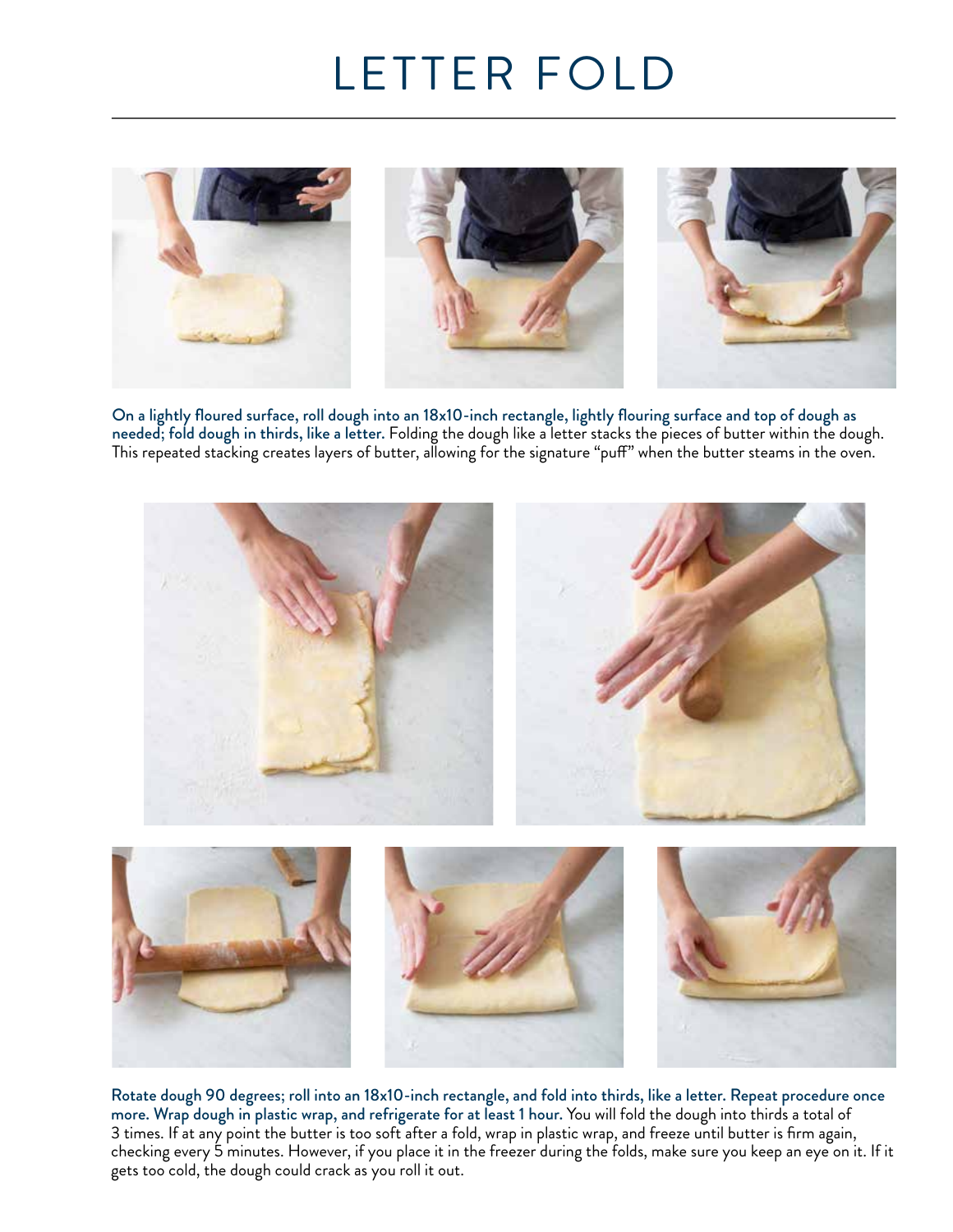# MAKING HAND PIE SQUARES



On a lightly floured surface, roll dough into an 18½x16½-inch rectangle (about ⅛ inch thick). Trim edges to create an 18x16-inch rectangle. Cut into 24 (4x3-inch) rectangles. Place flat on prepared pan, and freeze until firm. To create 24 (4x3-inch) rectangles, you'll be cutting 3-inch wide columns on the 18-inch side, and 4-inch-long rows on the 16-inch side. If all do not fit on one pan, cover the first layer with parchment paper, and stack a second layer on top. No need to get a second pan. By the way, now is the perfect time to make your filling while you wait for your rectangles to set back up.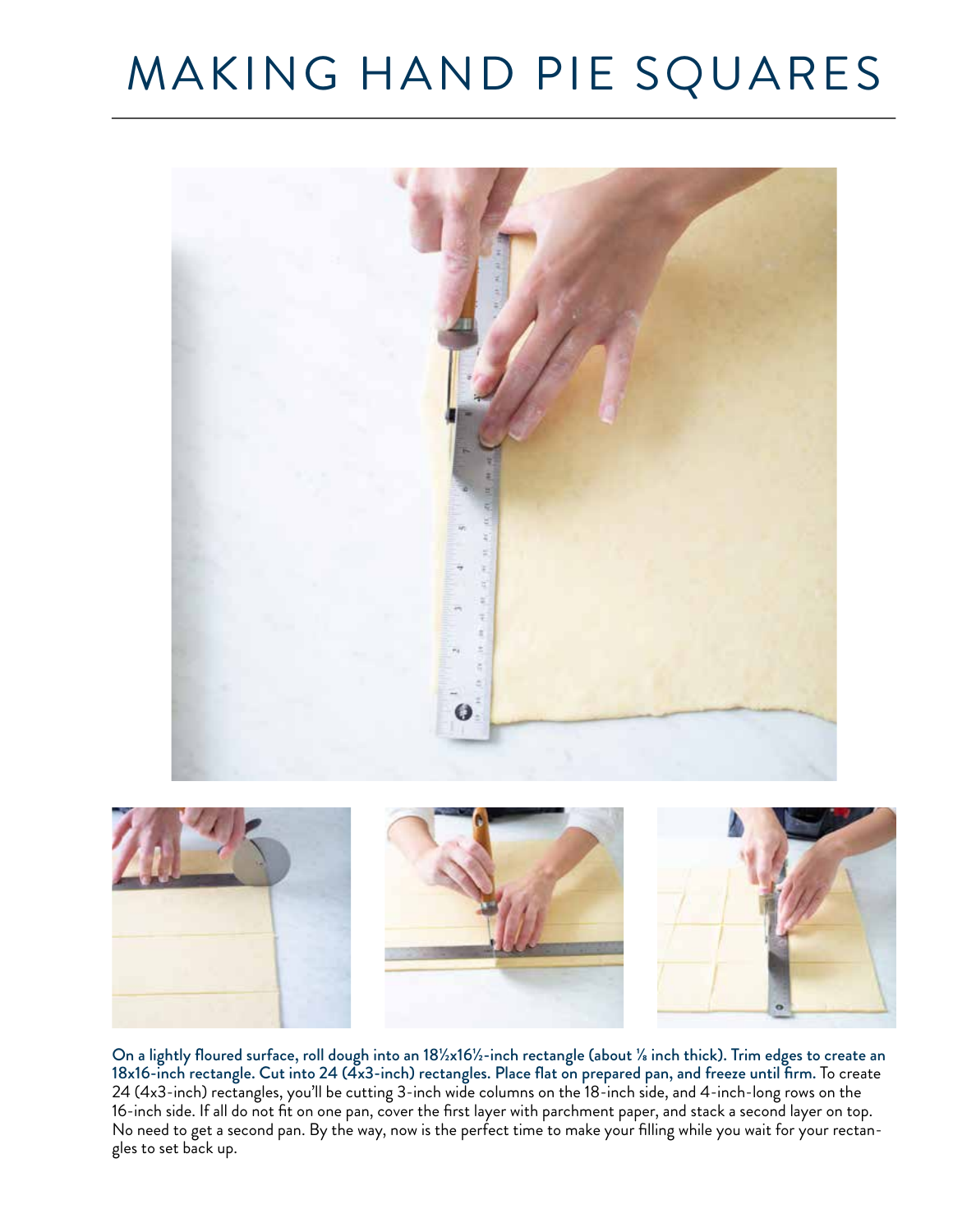# FILLING



Place 12 rectangles at least 1 inch apart on prepared pans. Spread 1½ tablespoons (33 grams) Pecan Pie Filling onto rectangles, leaving a ¼- to ½-inch border around edges. Brush all edges of dough with egg; top with remaining rectangles. To keep this process from getting sticky, try using a 1½-tablespoon spring-loaded scoop to portion out the filling.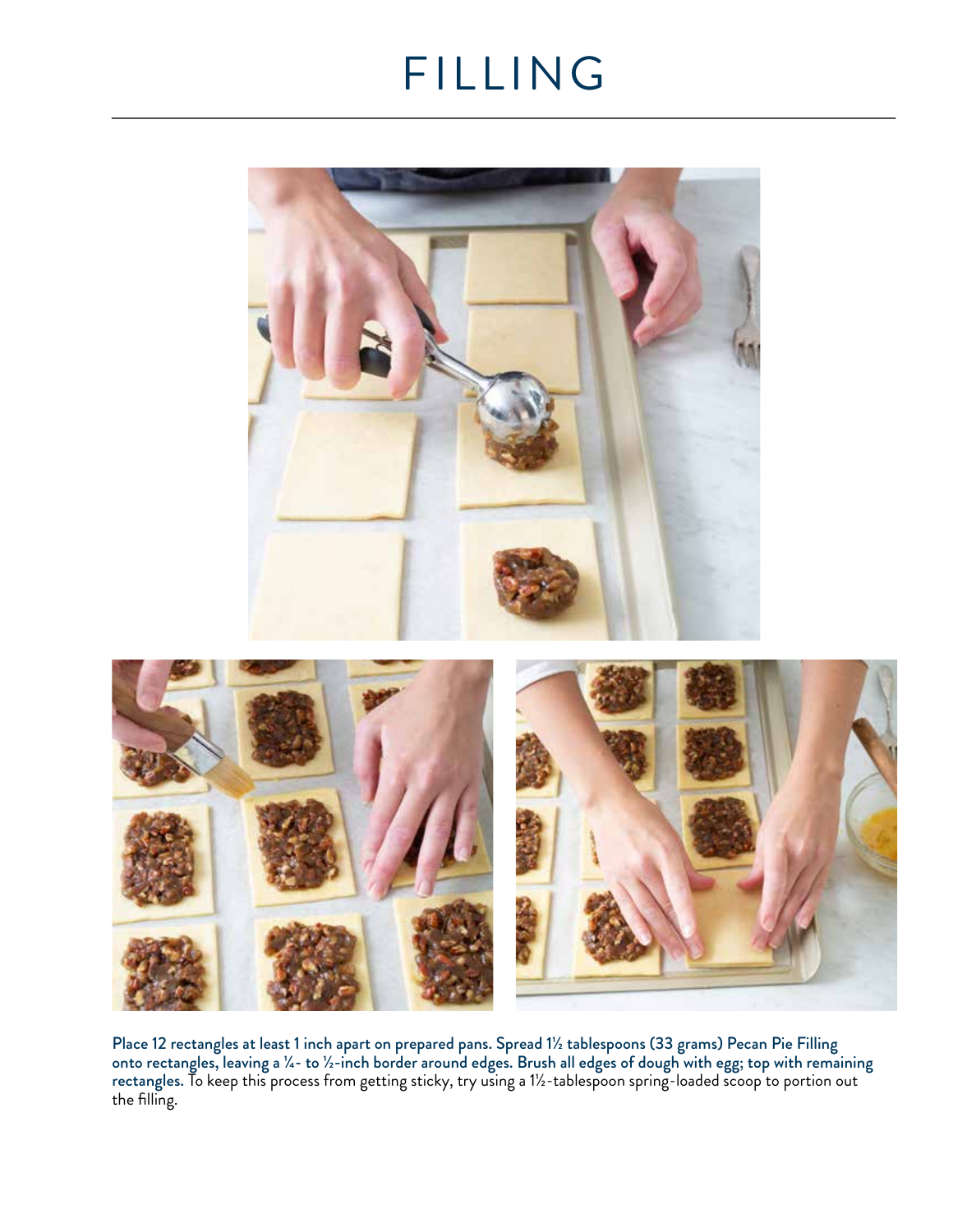# CRIMPING





Using the tines of a fork dipped in flour, seal edges. (Remove from pan to seal edges if it is easier to work with). Freeze until firm, 5 to 10 minutes. To make sure the edges are well-sealed so they don't leak, be firm with your fork. If you find that the two sheets of dough aren't meeting up evenly, use a pastry wheel to trim the edges.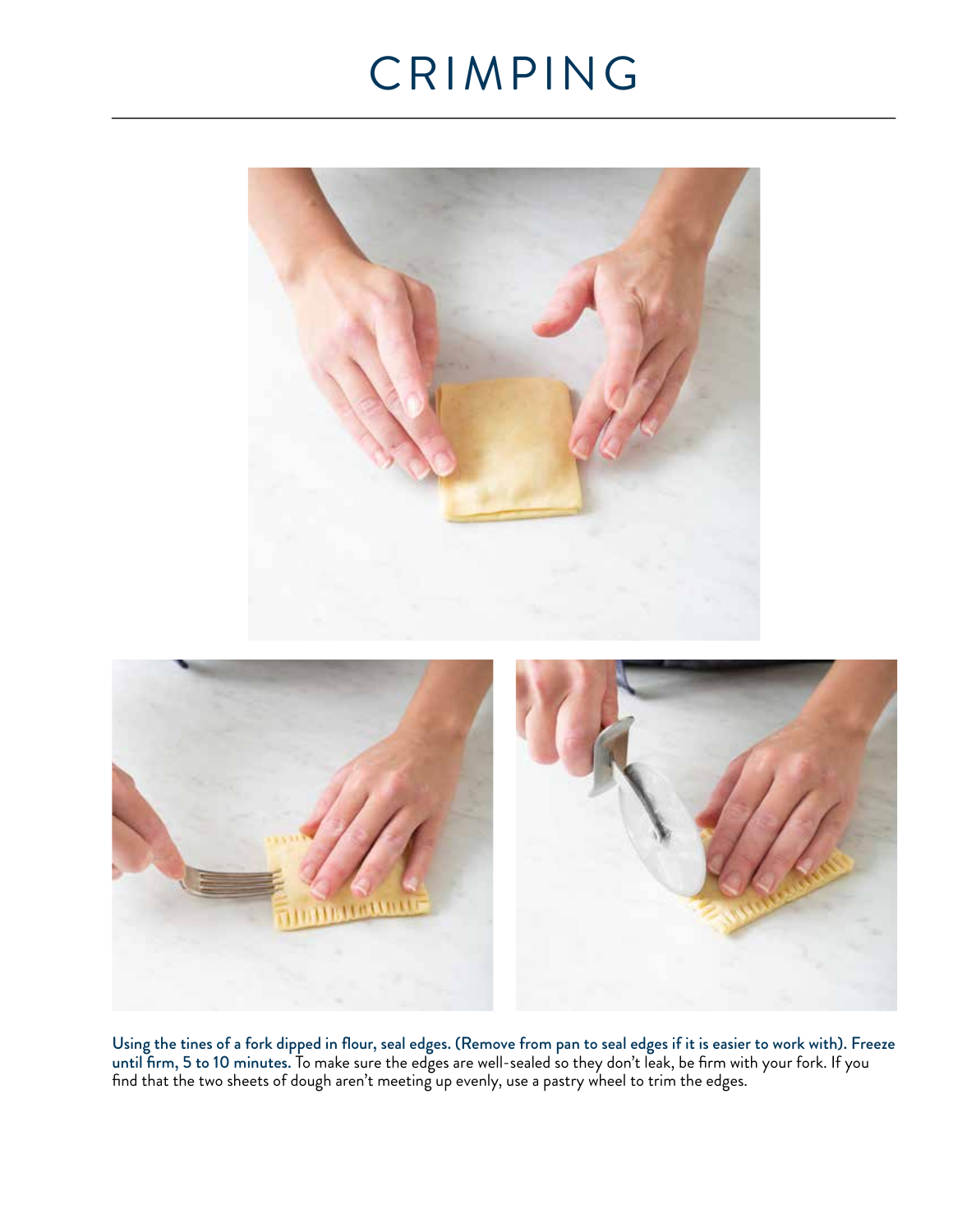# EGG WASH AND SCORING



Brush tops of dough with egg; sprinkle with sugar. Using a paring knife, cut a small "X" in top of dough. The egg wash will give the pastry color and shine, and the sugar adds a touch of crunch. The "X" cut acts as a vent for our wet filling, allowing steam to release from the pie without bursting, so be sure to cut completely through the dough.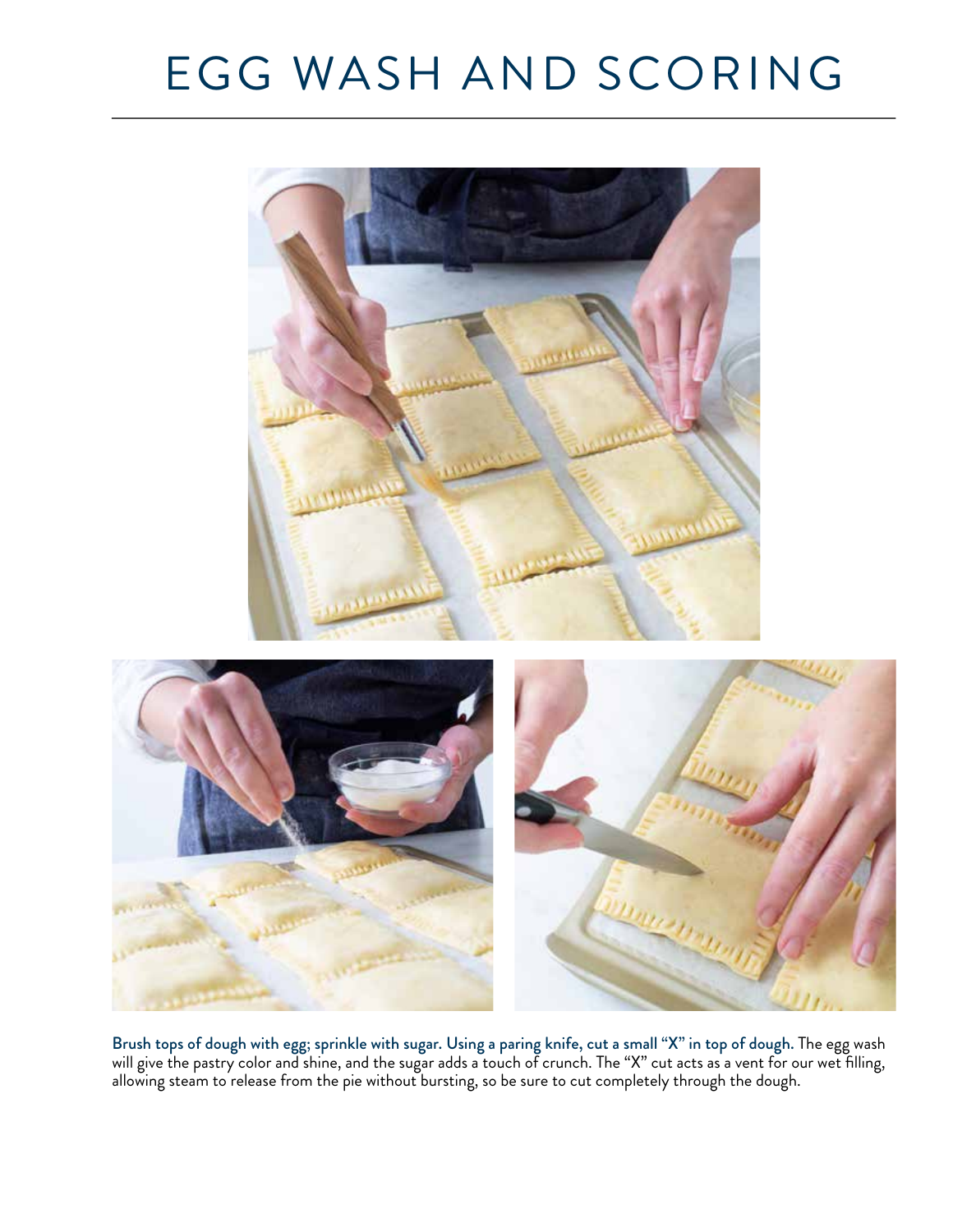# BAKING



Bake until sides look dry and tops and bottoms are deep golden brown, 20 to 25 minutes. Let cool on pans for 10 minutes. Remove from pans, and let cool on a wire rack. Serve warm or at room temperature. Properly sealed and crimped pies shouldn't leak any filling, but in case one or two have some leaks, be careful moving the pies to a cooling rack. That melted sugar filling is hot!